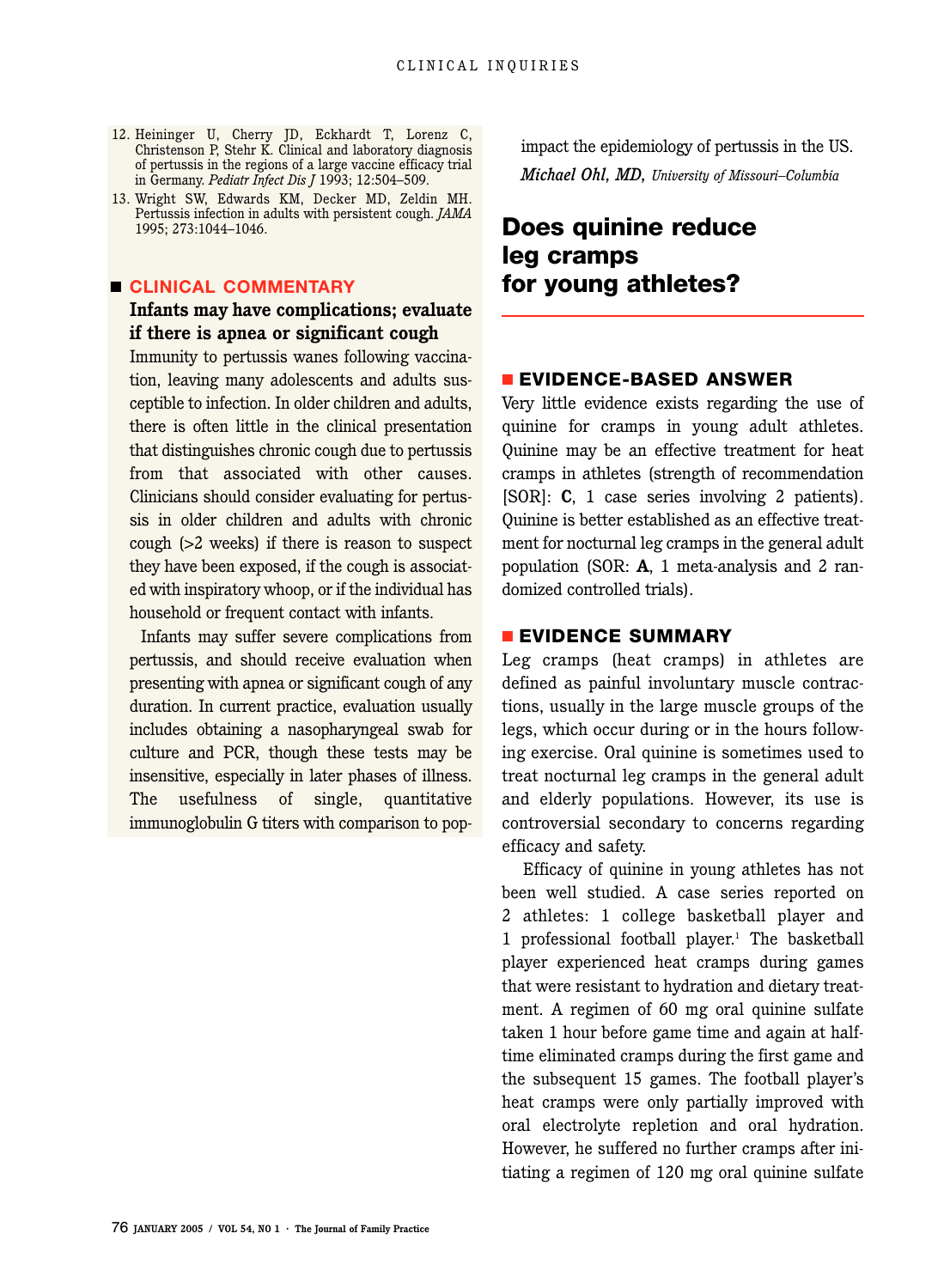before games and 60 mg oral quinine during games for an undisclosed period of time. Both players had normal blood chemistries before starting quinine. No side effects were mentioned.

Several trials involving the general adult population exist. A meta-analysis of 4 published and 3 unpublished reports of randomized, double-blind controlled crossover trials (n=409) showed that adult patients had significantly fewer nocturnal cramps when taking quinine compared with placebo.2 The absolute reduction in number of leg cramps was 3.6 (95% confidence interval [CI], 2.15–5.05) over a 4-week period, and the relative risk reduction was 0.21 (95% CI, 0.12–0.30).

Two randomized controlled trials were not included in the meta-analysis discussed above. One double-blind, randomized, controlled parallel group trial of 98 adult patients with a mean age of 50 years demonstrated that a regimen of daily quinine sulfate therapy of 200 mg with the evening meal and 200 mg at bedtime significantly reduced the number of nocturnal muscle cramps compared with placebo.3 Over a 2-week treatment period the quinine group experienced a median of 8 fewer cramps (95% CI, 7–10), while the placebo group experienced a median of 6 fewer cramps (95% CI, 3–7). However, patient evaluation of global efficacy of treatment was not statistically significant between the quinine and placebo groups.

A second double-blind, randomized, controlled parallel group trial of 102 adult patients, mean age approximately 50 years, showed that a 2-week treatment period of hydroquinine (not available in the US) also produced a significant reduction in day- and nighttime muscle cramps compared with placebo.4 This study used a regimen of two 100-mg hydroquinine or placebo tablets with the evening meal and one 100-mg tablet or placebo at bedtime. The median difference in the number of cramps between the treatment and control groups was 5 (95% CI, 2–8).

It should be noted that during the 2 weeks immediately following the treatment period, numbers of cramps were still low compared with the pretreatment period and no significant difference was seen in number of cramps between groups. This raises suspicion that the improvement in both groups was due to the self-limited nature of cramps and represented the regression-to-themean phenomenon rather than a true treatment effect of hydroquinine. In addition, extrapolating results from studies of nocturnal cramps to heat cramps is problematic, as it is unknown whether these differ in physiology or cause.

Use of quinine for common cramps in nonathletes has been controversial. In 1994 the Food and Drug Administration (FDA) issued a statement banning over-the-counter sale of quinine for nocturnal leg cramps, citing lack of adequate data to establish efficacy and concern for potential toxicity.5 Between 1969 and 1990 the FDA received 26 adverse reaction reports in which quinine was concluded to be the causative agent. The 3 studies discussed above consistently mention only tinnitus as likely related to quinine use. However, the descriptions and inference testing of side effects were inadequate in each study.

Of note, quinine is a category X drug and should not be used during pregnancy.<sup>6</sup>

### ■ **RECOMMENDATIONS FROM OTHERS**

No specific recommendations exist regarding the use of quinine in athletes. The American Medical Society of Sports Medicine recommends rest, stretching, and oral hydration for simple heat cramps, and intravenous fluids for very severe cases.<sup>7</sup> Several texts also recommend rehydration with an oral electrolyte solution, as well as rest, stretching, and massage. $8-10$ 

*Noelle Robertson, MD, Wayne Hale, MD, Leslie Mackler, MSLS, Moses Cone Health System, Greensboro, NC*

#### **REFERENCES**

- 1. Brubaker DA, Whitesel J, Barth BI. Quinine sulfate: A treatment for recurrent muscle spasms. *Athletic Training (Greenville, NC)* 1985; 20:121–122.
- 2. Man-Son-Hing M, Wells G, Lau A. Quinine for nocturnal leg cramps. A meta-analysis including unpublished data. *J Gen Intern Med* 1998; 13:600–606.

CONTINUED